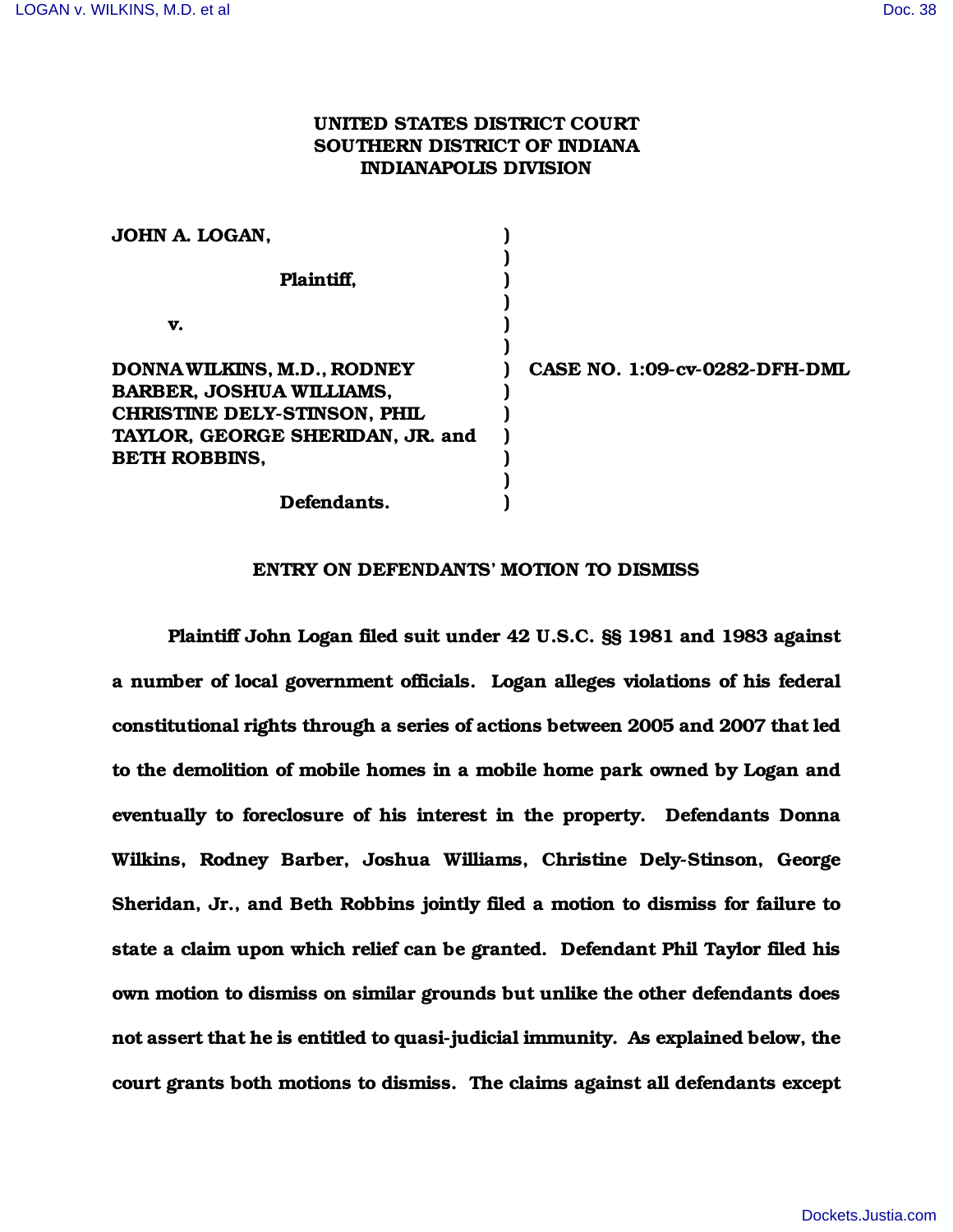Sheridan and Robbins are barred by the applicable statute of limitations. The claims against Sheridan and Robbins must be dismissed because of quasi-judicial immunity. Their alleged actions were merely enforcing a valid court order.

#### I. *Standard for Dismissal*

In ruling on a motion to dismiss under Rule 12(b)(6) for failure to state a claim upon which relief can be granted, the court must assume as true all wellpleaded facts set forth in the complaint, construing the allegations liberally and drawing all inferences in the light most favorable to the plaintiff. See *Brown v. Budz*, 398 F.3d 904, 908-09 (7th Cir. 2005). A formulaic recitation of the elements of the cause of action is not enough to survive a motion to dismiss under Rule 12(b)(6). See *Bell Atlantic Corp. v. Twombly*, 550 U.S. 544, 555 (2007). A plaintiff must "raise a right to relief above the speculative level" by pleading "enough facts to state a claim to relief that is plausible on its face." *Id.* at 555, 570. Dismissal is warranted if the factual allegations, seen in the light most favorable to the plaintiff, do not plausibly entitle the plaintiff to relief. *Id.* at 561- 62.

A plaintiff need not plead in the complaint facts sufficient to defeat an affirmative defense such as a statute of limitations, so dismissals under Rule 12(b)(6) based on a statute of limitations are unusual. But if a plaintiff himself alleges facts that are sufficient to establish a statute of limitations defense,

-2-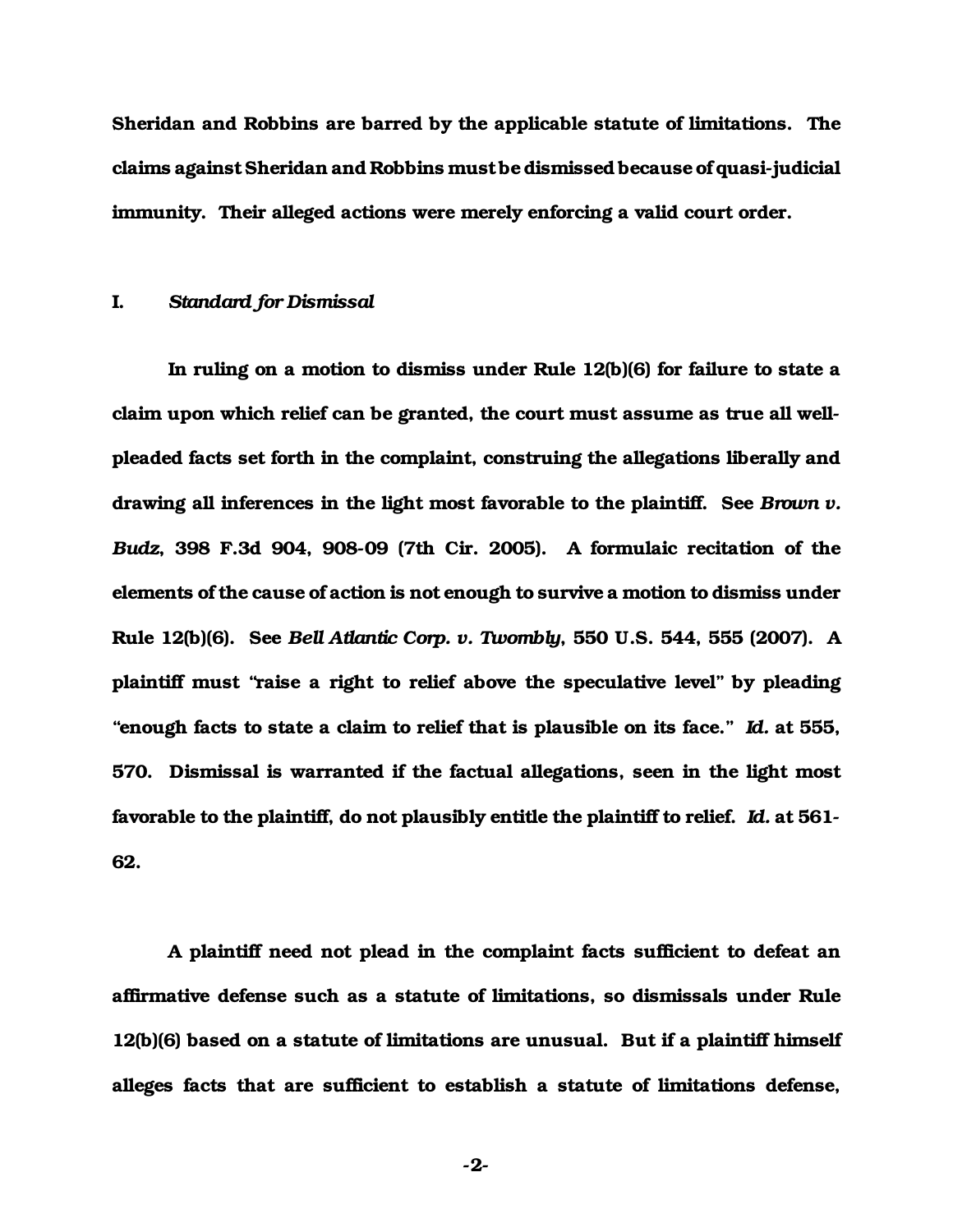dismissal under Rule 12(b)(6) is appropriate. *E.g.*, *Hollander v. Brown*, 457 F.3d 688, 691 & n.3 (7th Cir. 2006) (affirming dismissal), citing *United States v. Lewis*, 411 F.3d 838, 842 (7th Cir. 2005).

## II. *Factual Allegations*

Because the defendants have moved for dismissal, the court must accept as true the factual allegations in Logan's complaint, which details a series of actions by defendants that he says deprived him of the full use of the mobile home park he owned in Delaware County, Indiana. The property abuts the Prairie Creek Reservoir. Logan contends that defendants wanted that property developed with something besides a mobile home park. The alleged wrongdoing began in 2005 when defendant Taylor allegedly "spread word" that the Muncie, Indiana health department was going to close down Logan's mobile home park.<sup>1</sup> In November 2005, Dely-Stinson, a county health department employee, toured the property and allegedly told tenants to stop paying rent and to vacate the property. Following Dely-Stinson's visit, thirteen tenants left, causing severe financial problems for Logan.

In September 2006, Dr. Donna Wilkins, the commissioner of the Delaware County Department of Health, brought an action relating to the property. On October 27, 2006, the Delaware Circuit Court granted an order requiring the

<sup>&</sup>lt;sup>1</sup>The complaint referred to the Muncie health department in paragraph 14, but probably intended to refer to the Delaware County health department.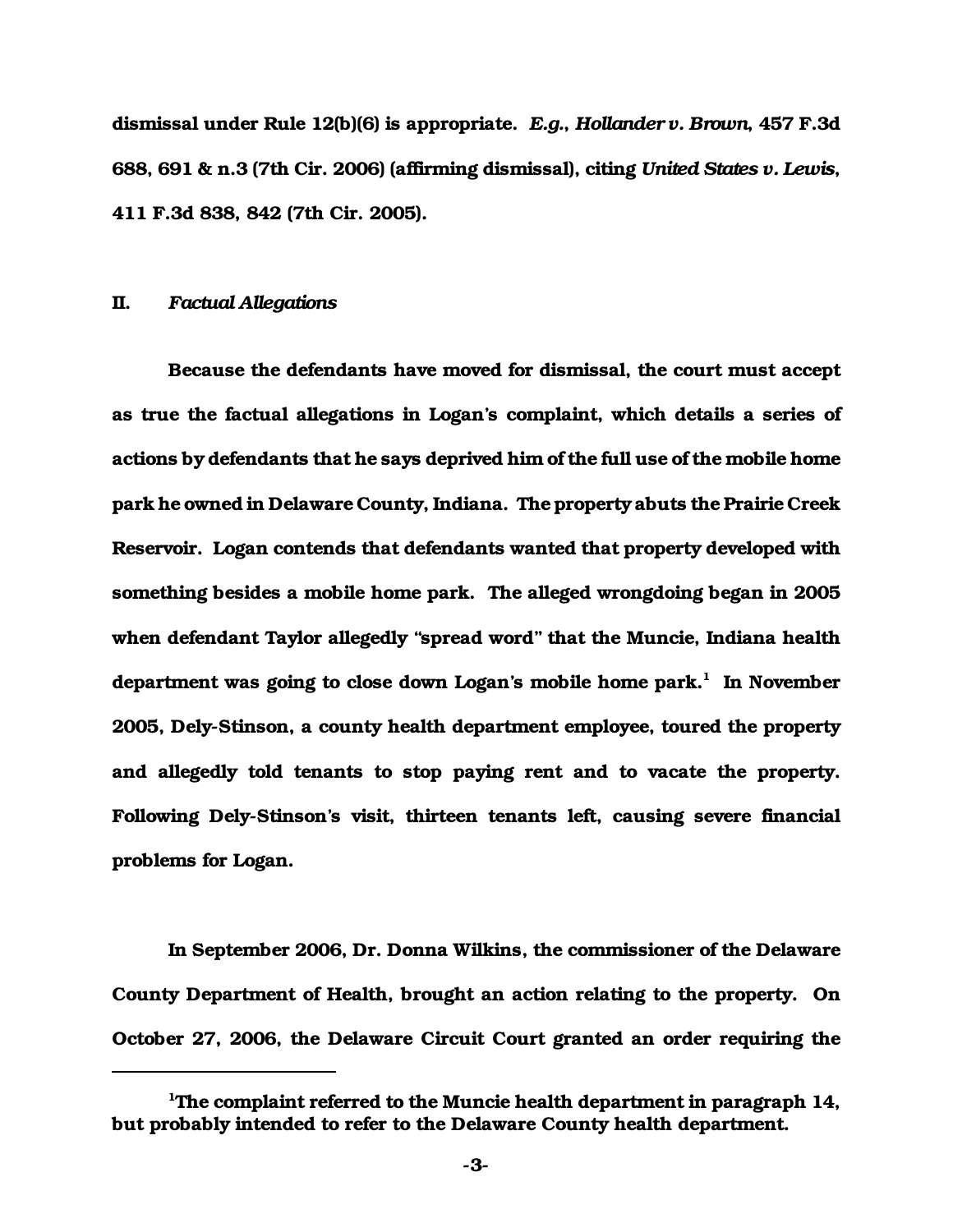removal of thirteen mobile homes. Dr. Wilkins hired Rodney Barber to demolish the homes. Logan alleges that Barber was inappropriate and was hired only because he illegally split the fee with Dr. Wilkins. When Barber actually entered the premises, he demolished fourteen instead of thirteen homes and allegedly stole some of Logan's physical property. He also did not clean up the site. Logan filed a report about Barber's activities with Sheriff George Sheridan, Jr., the Delaware County Sheriff. Logan alleges that Sheriff Sheridan took no action on the request. Following these events, Logan struggled to retain or attract prospective tenants, and his property was foreclosed on September 26, 2007. On December 19, 2007, Sheriff Sheridan had Robbins, his deputy, enter the property and order the tenants to vacate. Additional facts are noted below as needed.

## III. *Real Party in Interest*

When defendants filed their motions to dismiss, Logan was in Chapter 7 bankruptcy. Defendants moved to dismiss under Rule 12(b)(1) and Rule 17. A debtor in a Chapter 7 bankruptcy is not a proper party in interest to bring a complaint for damages incurred before the bankruptcy filing. See *Cable v. Ivy Tech State College*, 200 F.3d 467, 472 (7th Cir. 1999); *Massey v. Rumsfeld*, 2001 WL 1397309, \*4-\*5 (S.D. Ind. Nov. 5, 2001) (finding plaintiff who was debtor in Chapter 7 bankruptcy was not the real party in interest for any claims that accrued before the filing of the bankruptcy petition). Logan then dismissed the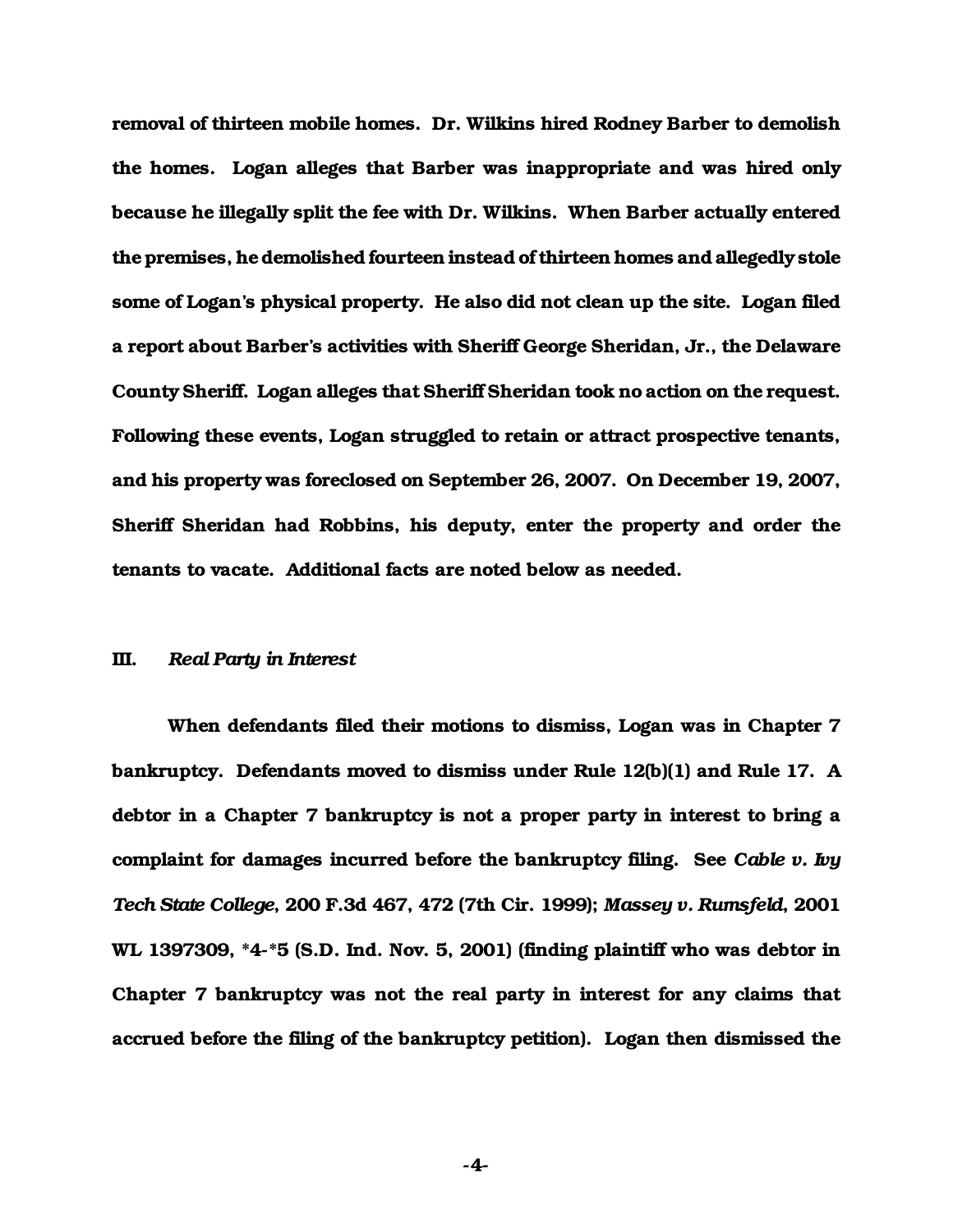Chapter 7 petition. He has filed more recently for bankruptcy protection under Chapter 13.

Chapter 7 and Chapter 13 bankruptcies differ on this point. A plaintiff who is a debtor in Chapter 13 proceedings can maintain his own cause of action for damages even if it arose before the bankruptcy filing. Under Chapter 13, the debtor still has possession of the estate's property, which includes any chose in action. See 11 U.S.C. § 1306(b); 11 U.S.C. § 541(a)(1). In *Cable*, the Seventh Circuit held: "The chose in action . . . belongs to the estate and was being prosecuted for the benefit of its creditors. It would frustrate the essential purpose of § 1306 to grant the debtor possession of the chose in action yet prohibit him from pursuing it for the benefit [of] the estate." 200 F.3d at 473; see also *Adair v. Sherman*, 230 F.3d 890, 893, n.1 (7th Cir. 2000) (noting that plaintiff was "once again" in bankruptcy proceedings: "His return to bankruptcy does not foreclose this action because debtors in Chapter 13 proceedings may bring actions in their own name to vindicate statutory rights."). As long as Logan remains in Chapter 13 bankruptcy instead of Chapter 7 bankruptcy, he can pursue this action in his own name.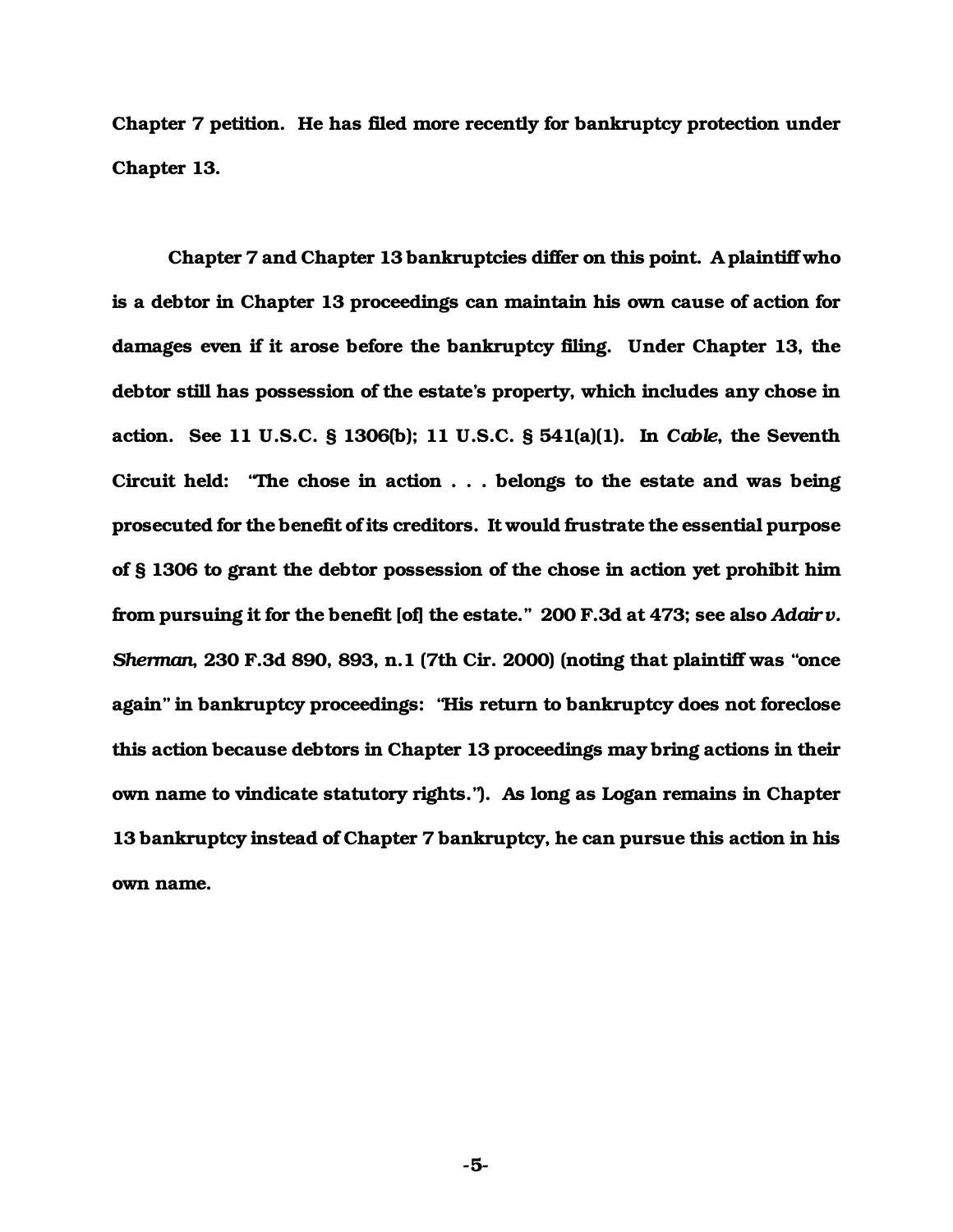#### IV. *Statute of Limitations*

"A statute of limitations defense, while not normally part of a motion under Rule 12(b)(6), is appropriate where 'the allegations of the complaint itself set forth everything necessary to satisfy the affirmative defense, such as when a complaint plainly reveals that an action is untimely under the governing statute of limitations.'" *Andonissamy v. Hewlett-Packard Co.*, 547 F.3d 841, 847 (7th Cir. 2008), quoting *United States v. Lewis*, 411 F.3d 838, 842 (7th Cir. 2005).Here, Logan's complaint explicitly states the relevant dates when he alleges his constitutional rights were violated.

Defendants argue that most of Logan's claims must fail because he filed his case after the applicable statute of limitations had run. The statute of limitations applicable to the plaintiff's § 1983 claims in Indiana is two years. *Hoagland v. Town of Clear Lake*, 415 F.3d 693, 699-700 (7th Cir. 2005) ("For §§ 1983 and 1985 claims the statute of limitations is determined by the law of the state in which the violation took place. Indiana's statute of limitations for personal injury claims is 2 years.") (citations omitted); *Forman v. Richmond Police Department*, 104 F.3d 950, 965 (7th Cir. 1997) ("[T]he two-year Indiana statute of limitations for personal injuries (Ind. Code § 34-1-2-2) applies to § 1983 claims."), quoting *Perez v. Sifel*, 57 F.3d 503, 505 (7th Cir. 1995).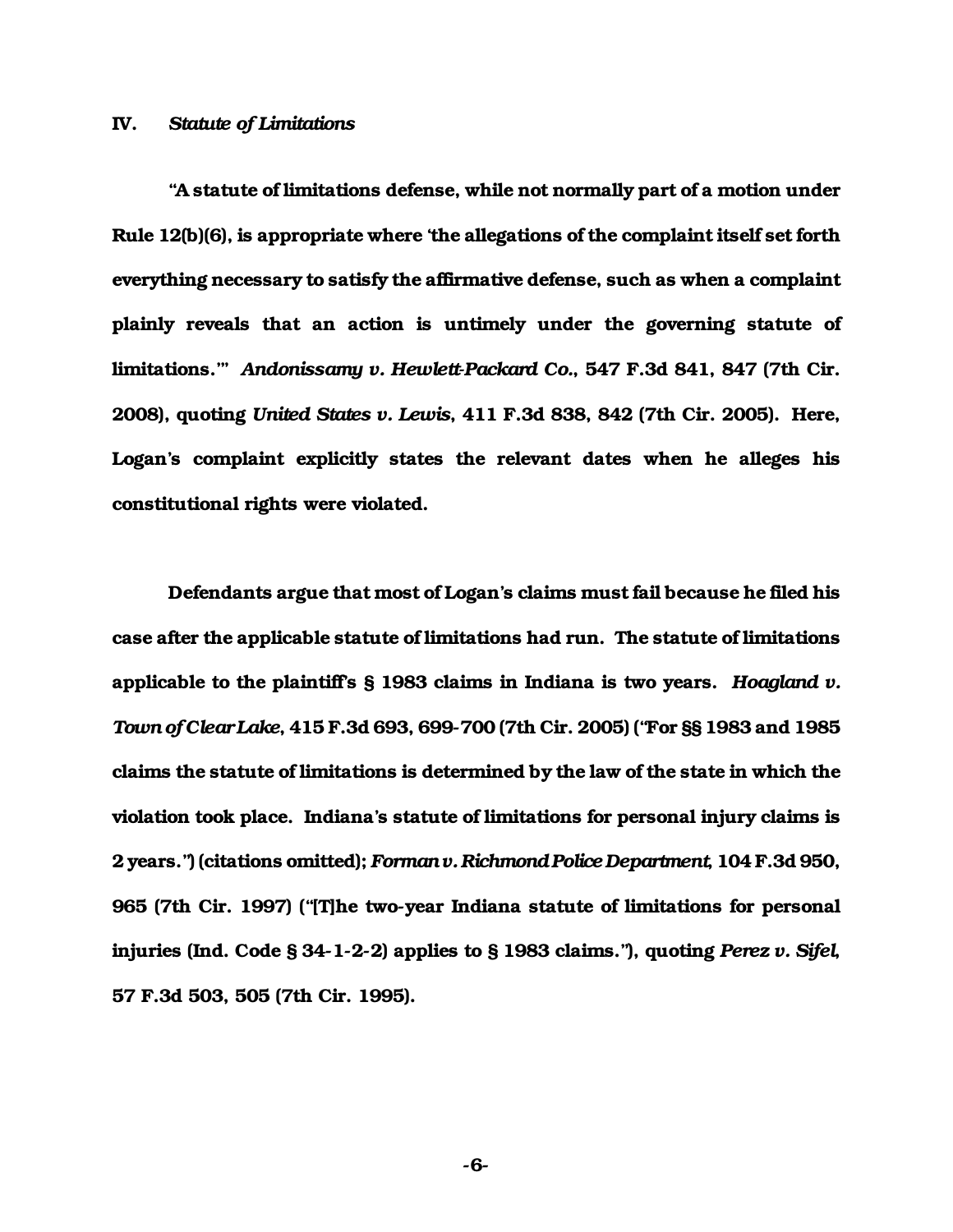Logan argues that the appropriate statute of limitations should be five years under Ind. Code § 34-11-2-6 for actions against a sheriff or a public official for liability based on official acts or omissions. If the court were writing on a clean slate, the argument might have substantial force. By now, however, it runs contrary to well established law at this point. In 1982, the Seventh Circuit held that the five-year statute of limitations applied to § 1983 claims in Indiana. *Blake v. Katter*, 693 F.2d 677, 680 (7th Cir. 1982). In 1985, though, the Supreme Court took a different approach and determined that all § 1983 actions should be governed by the same state statute of limitations. *Wilson v. Garcia*, 471 U.S. 261, 275 (1985). The Court found that § 1983 actions are "best characterized as personal injury actions" and held that the applicable statute of limitations should be the statute governing personal injury actions. *Id.* at 280. The Court expressly rejected reliance on state statutes of limitations specific to claims against public officials. *Id.* at 279. The Seventh Circuit acknowledged that *Wilson* effectively overruled *Blake* in *Loy v. Clamme*, 804 F.2d 405, 408 (7th Cir. 1986). The Seventh Circuit has consistently applied the two-year statute of limitations for the last twenty-three years. See *Coopwood v. Lake County Community Development Dept.*, 932 F.2d 677, 680 (7th Cir. 1991); *Jackson v. Kotter*, 541 F.3d 688, 699 (7th Cir. 2008). Since *Wilson*, the two-year limit has also been applied in Indiana state courts for all § 1983 actions. See, *e.g.*, *Irwin Mortgage Corp. v. Marion County Treasurer*, 816 N.E.2d 439, 444 (Ind. App. 2004). The two-year statute of limitations bars most of Logan's claims. He filed suit on March 6, 2009, so claims for any wrong that accrued before March 6, 2007 are barred.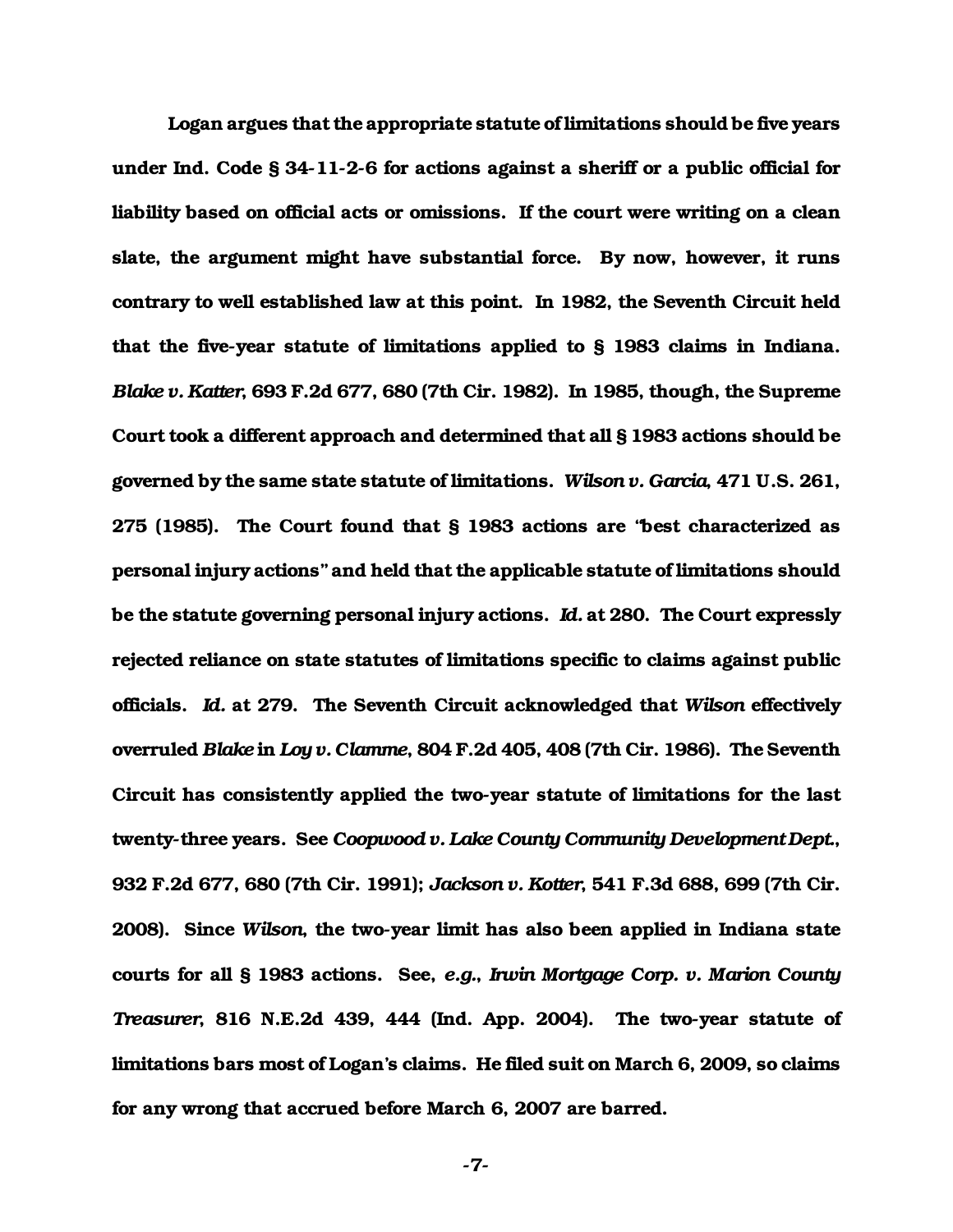Logan relies on a theory of continuing violations to argue that the actions of defendants before March 6, 2007 are still actionable. He compares his claims to employment discrimination claims for hostile work environments and argues that defendants' actions were a "continuing violation" of his constitutional rights. This argument has no support in the case law and fails as an analogy. A hostile work environment is created by the cumulative effect of repeated wrongs. A single act of harassment often will not even be actionable on its own. See *National Railroad Passenger Corp. v. Morgan*, 536 U.S. 101, 117 (2002) (holding that hostile environment claim may be based on acts extending beyond the statutory time limit so long as at least one act contributing to the hostile environment occurred within the time limit).

Here, Logan alleges a number of independent actions by various defendants who each, according to him, independently violated his constitutional rights. Even if an analogy to employment law were apt, Logan has alleged discrete acts that "are not actionable if time barred, even when they are related to acts alleged in timely filed charges." *Morgan*, 536 U.S. at 113. To the extent that the "continuing violations" doctrine applies to a § 1983 action, it still does not cover a suit for damages for discrete actions. Cf. *Housecalls Home Health Care Inc. v. U.S. Dept. of Health and Human Services*, 515 F. Supp. 2d 616, 629-30 (M.D.N.C. 2007) (allowing the possibility of some declaratory and injunctive relief for alleged continuing violations in a case where damages were inappropriate because of the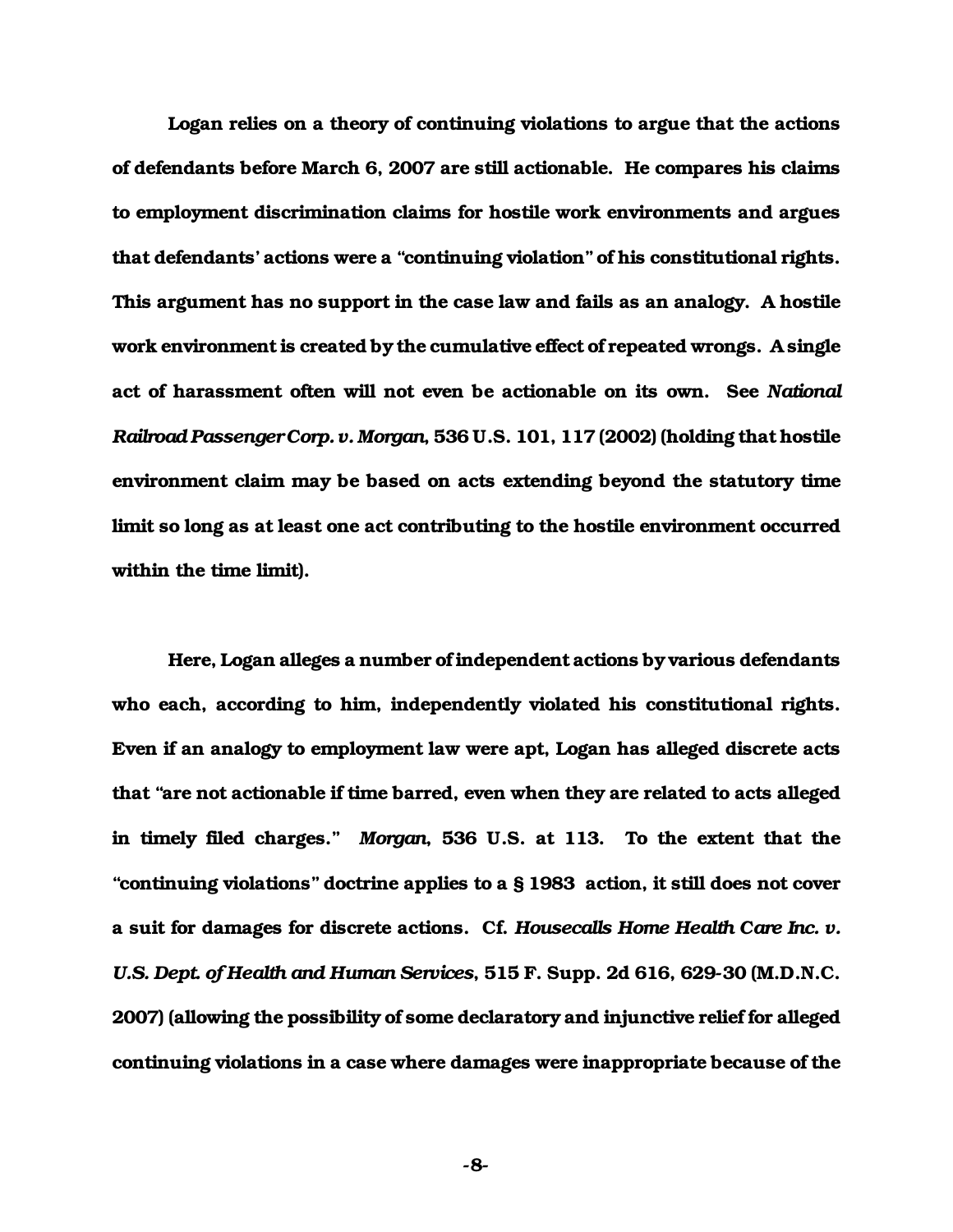Eleventh Amendment); *Amador Parrilla v. Ayala Santiago*, 340 F. Supp. 2d 103, 105 (D.P.R. 2004) (same).<sup>2</sup>

In a surreply brief, Logan tries another tack to avoid the statute of limitations. $^3\,$  He argues that his claims did not accrue until he knew about the defendants' alleged conspiracy. A concealment argument is impossible for Logan to maintain here. Logan was no doubt aware that the mobile homes on his property were being demolished. He argues, however, that his action is based on a conspiracy among the defendants and that at this stage of the litigation, the court does not know when Logan learned of the conspiracy.

A cause of action under § 1983, however, accrues when a plaintiff knew or should have known that his constitutional rights have been violated. *Behavioral Institute of Indiana, LLC v. City of Hobart Common Council*, 406 F.3d 926, 929 (7th Cir. 2005). $4$  The Seventh Circuit instructs that a court must identify the injury

 $2$ Logan requests injunctive relief in the form of a "permanent injunction from any future attempts to wrest from the Plaintiff control of Plaintiff's real or personal property or of any lawful use to which he may choose to put it." The status of this injunction is not directly raised in defendants' motion to dismiss. It is unclear what need there might be in 2009 for an injunction. Logan lost the property in the 2007 foreclosure action.

<sup>&</sup>lt;sup>3</sup>The court has thus granted Logan's motions to file a surreply brief (Dkt. No.33 and No. 35).

<sup>&</sup>lt;sup>4</sup>The opinion was published with the caption identifying the lead defendant as "Hobart City of Common Council," but the parties must have captioned the case incorrectly at some point. The briefs properly identified the lead defendant as City of Hobart Common Council.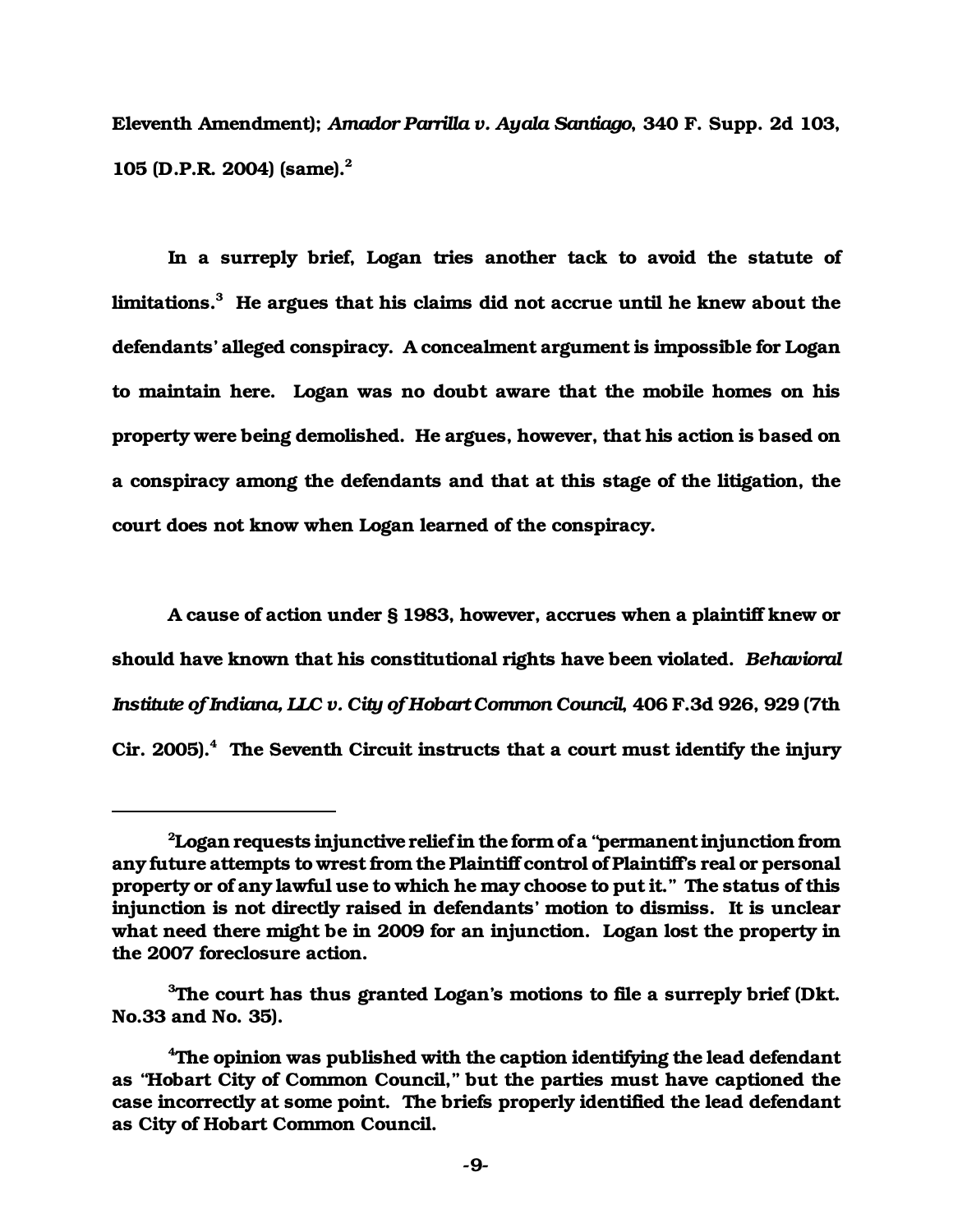and then determine when the plaintiff could have sued for that injury. *Id*. Logan's complaint does not allege that his constitutional rights were violated by the mere existence of the alleged conspiracy. Instead, he alleges that each individual action violated his constitutional rights, and he knew or should have known at the time of each action that he had been injured. Logan attempts to rely on *Cox v. Stanton*, 529 F.2d 47, 50 (4th Cir. 1975), but that case applied the same standard: "Federal law holds that the time of accrual is when plaintiff knows or has reason to know of the injury which is the basis of the action." Logan was aware of his injuries after each discrete action taken by defendants, meaning the statute of limitations began running for each act at the time it was committed.

As a result of the applicable statute of limitations, all claims based on actions taken before March 6, 2007 are time-barred. The only remaining acts by defendants are Sheriff Sheridan's attempt to enforce the Delaware Circuit Court's foreclosure order and Robbins' ensuing entry on the property and instructions to the tenants to vacate.<sup>5</sup>

<sup>5</sup>With only these actions taken after March 6, 2007, defendants' arguments about *res judicata* are inapplicable. Defendants cite determinations on the September 2, 2006 legal action and the October 27, 2006 demolition order, but (continued...)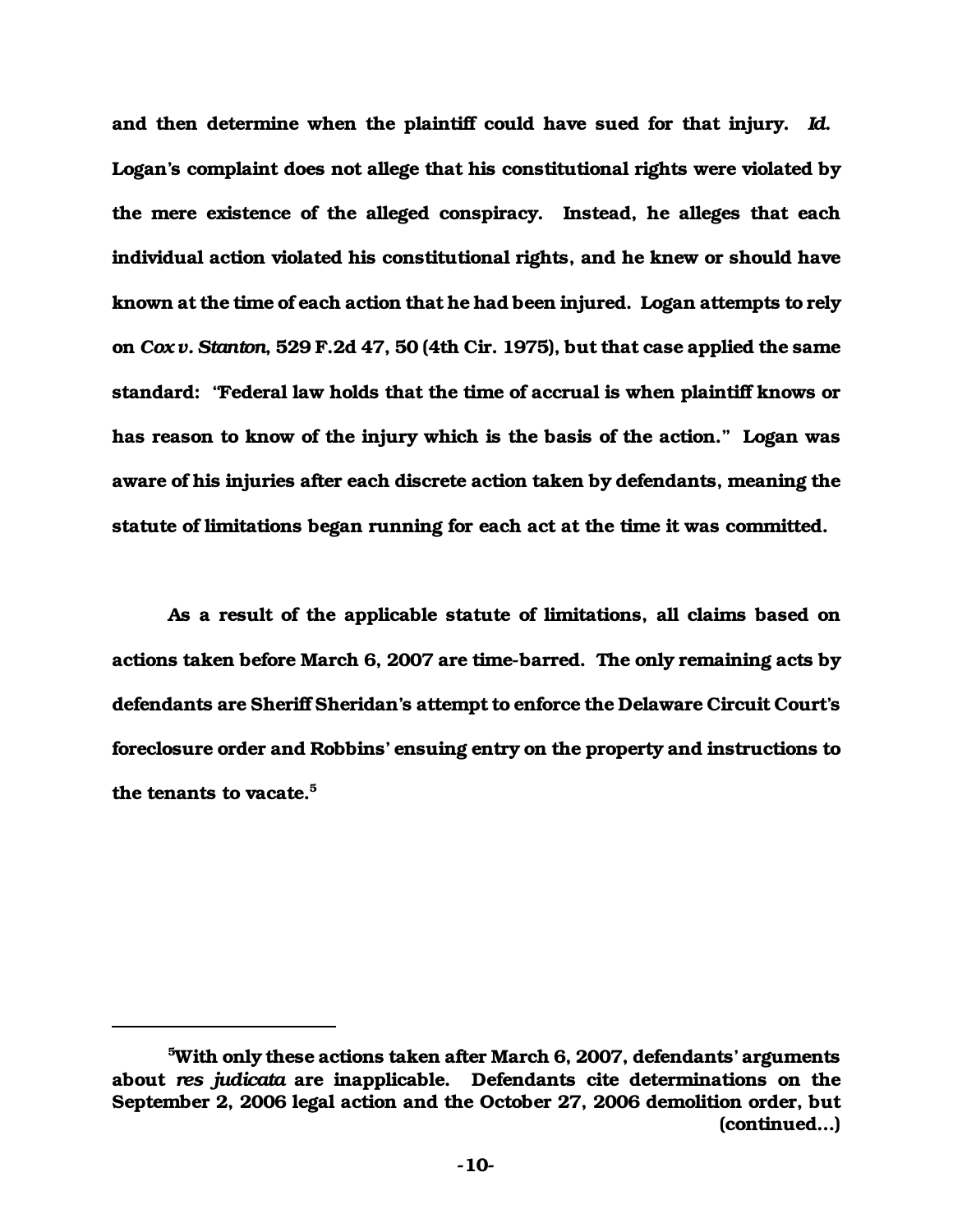## III. *Quasi-Judicial Immunity for Public Officials Enforcing Court Orders*

Defendants argue that Sheriff Sheridan's and Deputy Robbins' alleged actions are immune from civil liability because they were merely enforcing the final decree of foreclosure. "Non-judicial officials whose official duties have an integral relationship with the judicial process are entitled to absolute immunity for their quasi-judicial conduct." *Henry v. Farmer City State Bank*, 808 F.2d 1228, 1238 (7th Cir. 1985). *Henry* dealt with an attempt by a sheriff to enforce a money judgment entered by a court. The Seventh Circuit stated that the plaintiffs' proper recourse was an appeal of the order and not a civil suit against the sheriff. "To allow the [plaintiffs] to attack the order collaterally by bringing a § 1983 suit against the Sheriff for damages would require sheriffs and other court officers who enforce properly entered judgments pursuant to facially valid court orders to act as appellate courts." *Id*. at 1239.<sup>6</sup>

<sup>&</sup>lt;sup>5</sup>(...continued)

both of those predate and do not concern the actions of Sheriff Sheridan and Deputy Robbins in late 2007.

<sup>6</sup> In some ways, this principle is intertwined with the Rooker-Feldman doctrine. The Rooker-Feldman doctrine "deprives federal courts of subject matter jurisdiction where a party, dissatisfied with a result in state court, sues in federal court seeking to set aside the state-court judgment and requesting a remedy for an injury caused by that judgment." *Johnson v. Orr*, 551 F.3d 564, 568 (7th Cir. 2008); see generally *District of Columbia Court of Appeals v. Feldman*, 460 U.S. 462 (1983); *Rooker v. Fidelity Trust Co.*, 263 U.S. 413 (1923). If Logan is merely challenging the validity of the state court's judgment of eviction, then this court does not have subject matter jurisdiction over the dispute.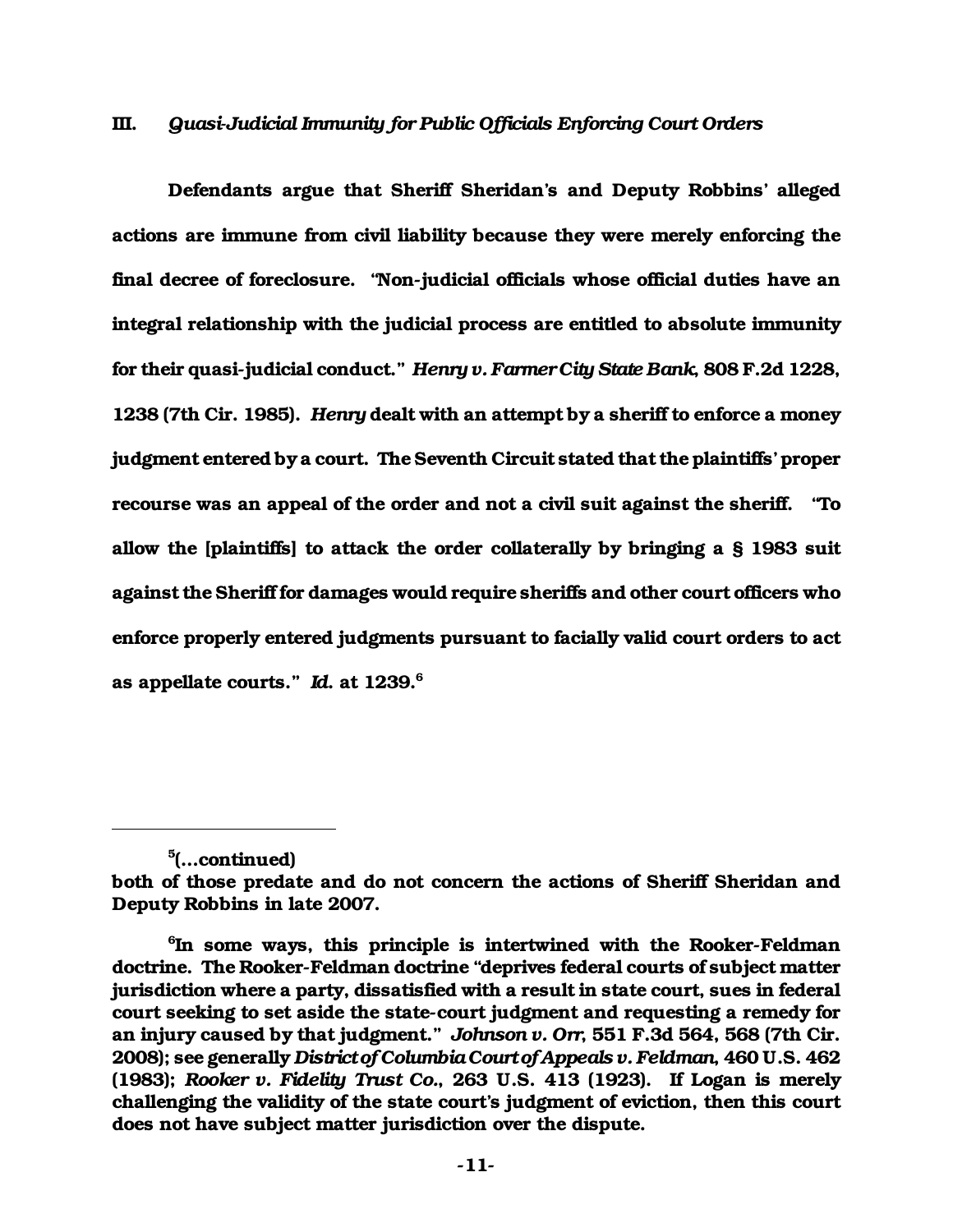Logan argues that *Henry* is no longer applicable because Indiana has subsequently enacted a statute that provides a five year limitations period for bringing suits for damages caused by a sheriff or other public official acting in his or her official capacity. This argument is without merit. Sheriffs and other public officials spend a great deal of time working in their official capacities when they are not attempting to enforce court orders. Quasi-judicial immunity applies only when a public official is "acting in furtherance of the judge's order." *Long v. Barrett*, 818 N.E.2d 18, 25 (Ind. App. 2004).

The only pertinent question, therefore, is whether Sheriff Sheridan and Deputy Robbins were acting in furtherance of a judge's order. Defendants argue that they were merely enforcing the court's September 26, 2007 final decree of foreclosure. In briefing, Logan argues that defendants exceeded their authority under the court order by directing Logan's tenants to stop paying rent and move out in December 2007. The relevant paragraphs in the complaint state:

38. That is why, on or about December 19, 2007 defendant Sheridan, acting under color of his authority as Sheriff of Delaware County (Indiana), attempted to enforce the Final Decree of September 26, 2007 by ordering Beth Robbins, his deputy, to enter on the Plaintiff's realty and order his tenants to vacate.

39. Acting under color of her authority as a Delaware County Sheriff's Deputy, defendant Robbins did exactly as she was instructed on or about December 19, 2007.

Compl. ¶¶ 38-39.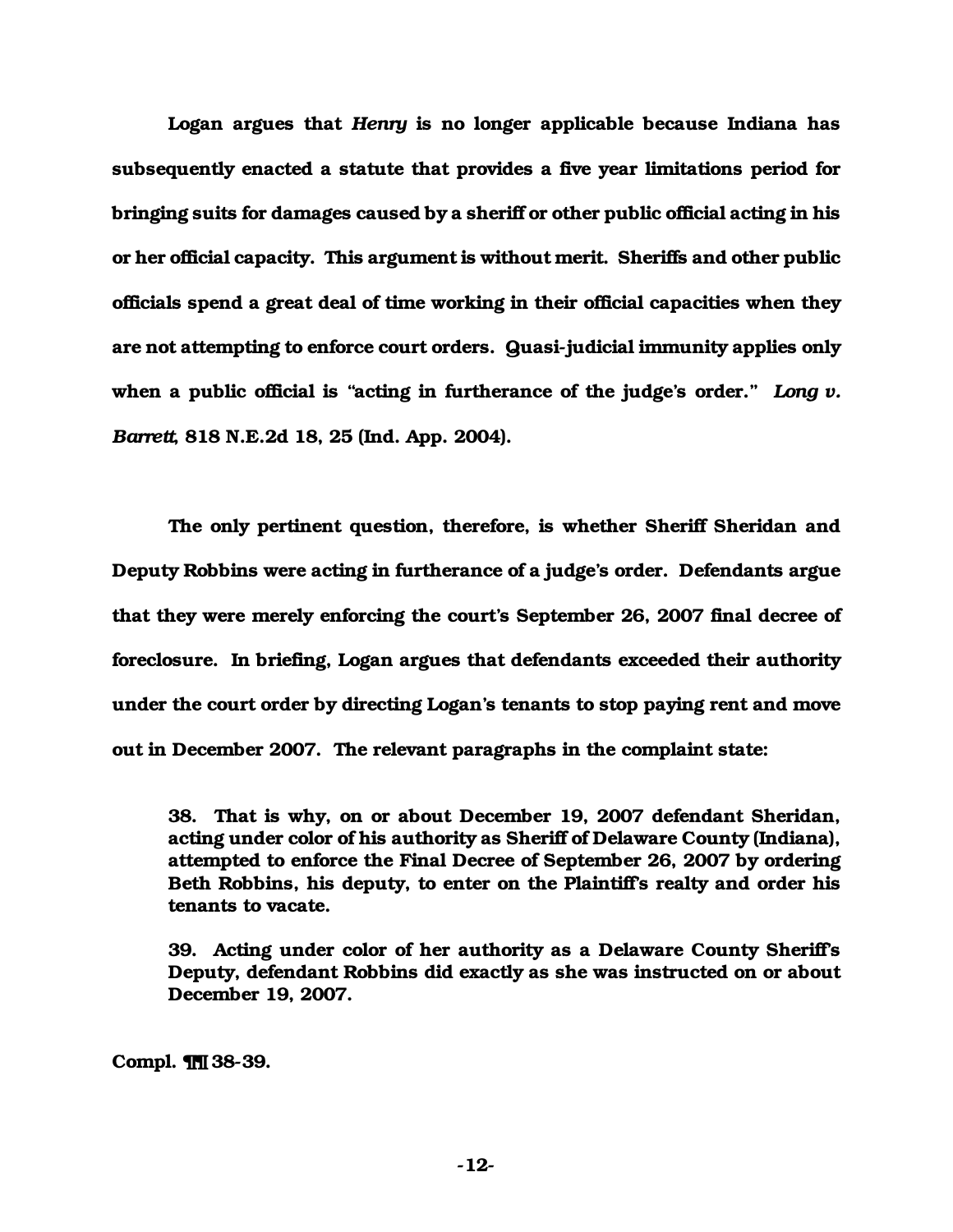To the extent that Sheriff Sheridan and Deputy Robbins were merely following a court order, their actions are protected by quasi-judicial immunity. Plaintiff Logan has not alleged that Sheriff Sheridan and/or Deputy Robbins exceeded the authority of the order in their instructions to the current tenants in December 2007. Even if Logan had made such allegations, his claims against these defendants must still fail. Even if Deputy Robbins acted wrongfully by instructing Logan's tenants that they needed to vacate the property, Logan himself could have suffered no injury and could not make a claim under § 1983 based on those actions. When Deputy Robbins acted on December 19, 2007, Logan no longer possessed the property and no longer had any interest in his former tenants' rent payments. To the extent that Sheriff Sheridan's and Deputy Robbins' actions affected Logan, they were merely the result of both defendants' efforts to enforce a valid court order. Their actions are protected by quasi-judicial immunity.

## *Conclusion*

All defendants' motions to dismiss (Dkt. Nos. 18 and 22) are granted. If plaintiff believes he can cure the defects while complying with Rule 11 of the Federal Rules of Civil Procedure, he may file an amended complaint no later than 28 days after the date of this entry. If no amended complaint is filed, the court will enter final judgment for defendants.